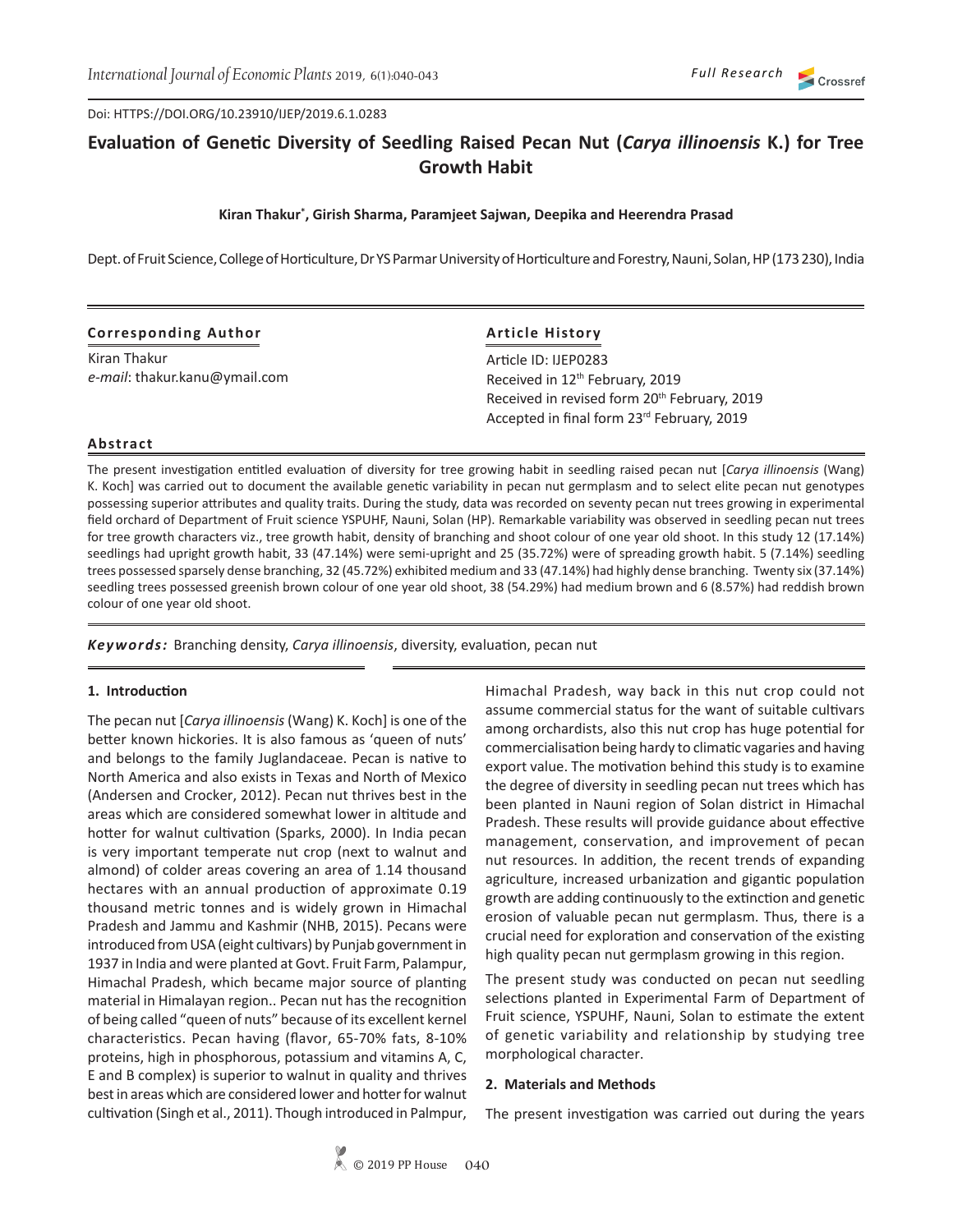2015-2017 in Experimental Farm of Department of Fruit science, YSPUHF, Nauni, Solan. The study area is situated at 30.85° north latitude and 77.17° east longitude at an altitude of about 1300 meters above sea level.

Seventy plants of seedling origin genotypes with divergent tree characters were selected. Codes were allotted to each genotype (as STN stands for seedling tree number). Regular visits were made and observation on different tree characters i.e., tree growth habit, density of canopy and one year old shoot colour were made at different stages of plant growth using different pecan nut descriptors given by UPOV (The International union for the protection of new varieties of plants) guidelines (UPOV, 2014).

The growth habit of all the pecan selections and cultivars was studied in the month of January during dormancy. Based on visual observations on spread of side branches and their competition with the central leader, each individual tree was grouped in one of the following categories:

| 1. | Upright      | Branches grow conspicuously upward<br>and tend to compete with central leader  |
|----|--------------|--------------------------------------------------------------------------------|
| 2. | Semi-upright | Branches grow upward and do not tend<br>to compete with central leader.        |
|    | 3. Spreading | Side branches were spreading upward<br>and do not compete with central leader. |

On the basis of visual observations, colour of one year old shoots in each case was recorded in January. The categories made were greenish brown, medium brown and reddish brown. Number of secondary branches per metre shoot length of primary scaffold branches was counted in all the four directions of the tree to work out the average density of branching, and accordingly various selections/cultivars under study were categorized as sparse, medium, dense.

# **3. Results and Discussion**

Tree characteristics are very important as far as diversity is concerned. In this study seedling pecan nut trees surveyed from different locations showed variability in tree characters.

The tree growth habit varied and was observed as upright, semi-upright and spreading. Out of 70 pecan nut genotypes 12 (17.14%) seedling origin pecan nuts had upright type of tree habit, 33 (47.14%) had semi-upright type of tree growth habit while remaining 25 (35.72%) had spreading tree growth habit. Maximum (47.14 %) were semi-upright in growth habit. Findings for tree growth habit are in agreement with the research observations by Grauke and Thomson (1996), Sharma (1977), Kaushal and Sharma (2005), Hensz *et al*. (1983), Sparks (1995) who also observed similar type of growth habit in seedling population as well as in the pecan cultivars. Recently, Rani *et al*. (2018) studied diversity in the tree growth habit in Jammu Province and the present data is very similar to their work. In walnut Akhiani et al. (2017) also recorded similar variation in growth habit, whereas semi spreading nature was more prevalent than other growth types (Table 1).

Table 1: Variation in growth habit, shoot colour, density of branching, regularity in bearing in seedling population of pecan

| $\cdot$ p = $\cdot$ m |              |                |                         |
|-----------------------|--------------|----------------|-------------------------|
| Tree<br>no.           | Growth habit | Shoot colour   | Density of<br>branching |
| STN1                  | Spreading    | Medium brown   | Medium                  |
| STN <sub>2</sub>      | Spreading    | Greenish brown | Dense                   |
| STN3                  | Semi-upright | Medium brown   | Sparse                  |
| STN4                  | Spreading    | Greenish brown | Dense                   |
| STN <sub>5</sub>      | Semi-upright | Medium brown   | Dense                   |
| STN6                  | Spreading    | Medium brown   | Dense                   |
| STN7                  | Spreading    | Greenish brown | Sparse                  |
| STN <sub>8</sub>      | Semi-upright | Greenish brown | Dense                   |
| STN9                  | Spreading    | Greenish brown | Dense                   |
| <b>STN10</b>          | Upright      | Medium brown   | Medium                  |
| STN11                 | Semi-upright | Greenish brown | Medium                  |
| <b>STN12</b>          | Semi-upright | Medium brown   | Medium                  |
| STN13                 | Spreading    | Medium brown   | Sparse                  |
| <b>STN14</b>          | Semi-upright | Greenish brown | Dense                   |
| STN15                 | Semi-upright | Medium brown   | Sparse                  |
| STN16                 | Upright      | Greenish brown | Dense                   |
| STN17                 | Semi-upright | Medium brown   | Medium                  |
| STN18                 | Upright      | Medium brown   | Medium                  |
| <b>STN19</b>          | Semi-upright | Greenish brown | Dense                   |
| STN20                 | Spreading    | Medium brown   | Dense                   |
| <b>STN21</b>          | Semi-upright | Greenish brown | Medium                  |
| STN22                 | Spreading    | Reddish brown  | Dense                   |
| STN23                 | Semi-upright | Reddish brown  | Medium                  |
| STN24                 | Spreading    | Medium brown   | Dense                   |
| STN25                 | Spreading    | Medium brown   | Medium                  |
| STN26                 | Upright      | Greenish brown | Medium                  |
| STN27                 | Semi-upright | Medium brown   | Medium                  |
| STN28                 | Upright      | Medium brown   | Medium                  |
| <b>STN29</b>          | Spreading    | Medium brown   | Dense                   |
| STN30                 | Semi-upright | Reddish brown  | Medium                  |
| <b>STN31</b>          | Semi-upright | Greenish brown | Medium                  |
| <b>STN32</b>          | Semi-upright | Greenish brown | Dense                   |
| <b>STN33</b>          | Spreading    | Medium brown   | Dense                   |
| STN34                 | Semi-upright | Medium brown   | Medium                  |
| <b>STN35</b>          | Spreading    | Reddish brown  | Medium                  |
| STN36                 | Spreading    | Medium brown   | Dense                   |

Table 1: Continue...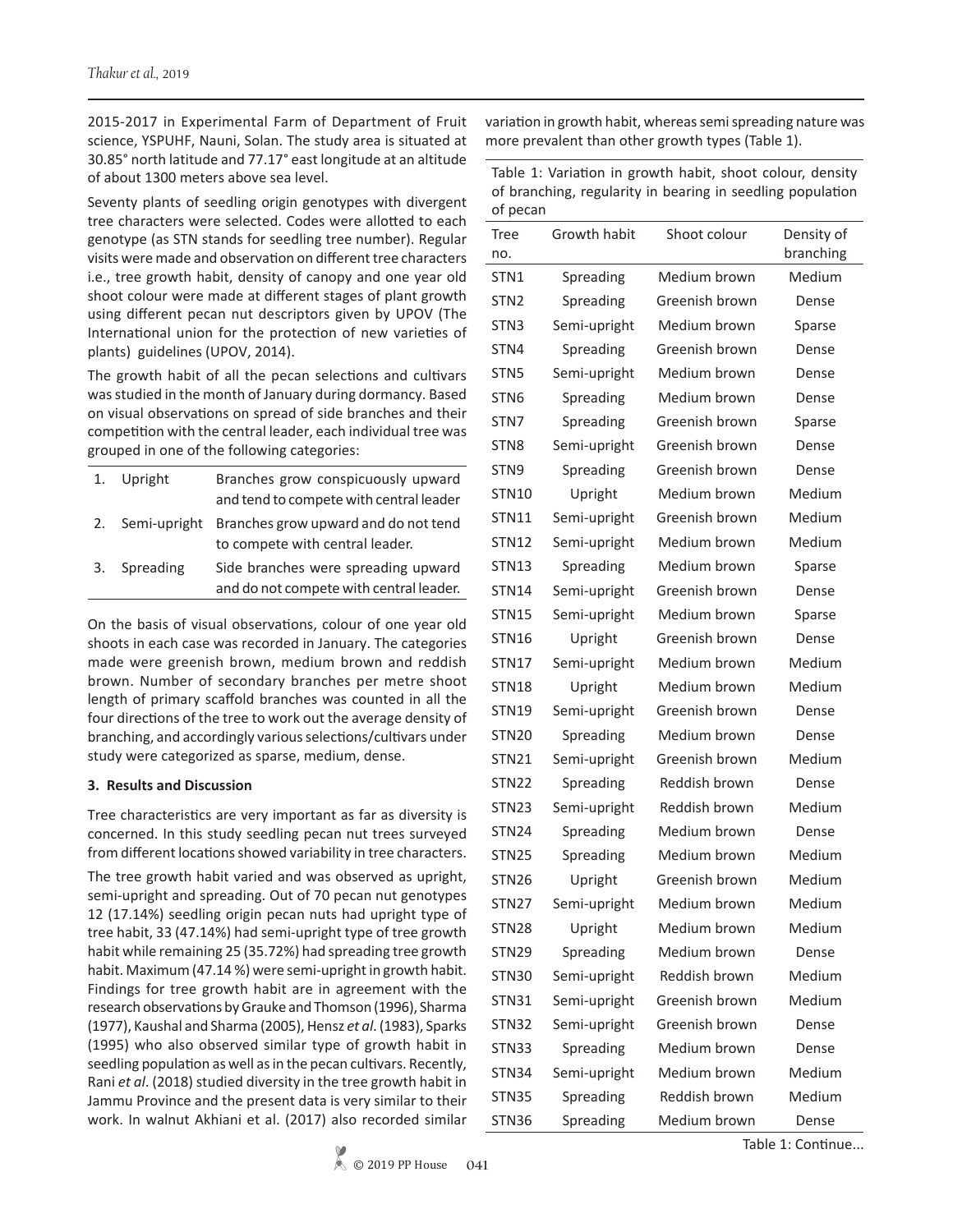*International Journal of Economic Plants* 2019, 6(1):040-043

| <b>Tree</b><br>no. | Growth<br>habit | Shoot colour   | Density of<br>branching |
|--------------------|-----------------|----------------|-------------------------|
| STN37              | Semi-upright    | Greenish brown | Dense                   |
| STN38              | Spreading       | Medium brown   | Dense                   |
| STN39              | Semi-upright    | Medium brown   | Dense                   |
| STN40              | Spreading       | Greenish brown | Medium                  |
| <b>STN41</b>       | Upright         | Greenish brown | Dense                   |
| <b>STN42</b>       | Semi-upright    | Greenish brown | Dense                   |
| STN43              | Spreading       | Medium brown   | Dense                   |
| STN44              | Upright         | Medium brown   | Medium                  |
| STN45              | Semi-upright    | Medium brown   | Medium                  |
| STN46              | Semi-upright    | Greenish brown | Medium                  |
| STN47              | Spreading       | Greenish brown | Dense                   |
| <b>STN48</b>       | Semi-upright    | Medium brown   | Dense                   |
| STN49              | Semi-upright    | Medium brown   | Dense                   |
| STN50              | Upright         | Medium brown   | Dense                   |
| STN51              | Semi-upright    | Medium brown   | Medium                  |
| <b>STN52</b>       | Upright         | Greenish brown | Medium                  |
| STN53              | Semi-upright    | Medium brown   | Dense                   |
| <b>STN54</b>       | Spreading       | Medium brown   | Dense                   |
| STN55              | Semi-upright    | Greenish brown | Medium                  |
| STN56              | Spreading       | Greenish brown | Dense                   |
| <b>STN57</b>       | Semi-upright    | Greenish brown | Medium                  |
| <b>STN58</b>       | Spreading       | Medium brown   | Dense                   |
| STN59              | Spreading       | Medium brown   | Medium                  |
| STN60              | Upright         | Medium brown   | Medium                  |
| STN61              | Semi-upright    | Reddish brown  | Medium                  |
| STN <sub>62</sub>  | Upright         | Greenish brown | Medium                  |
| <b>STN63</b>       | Upright         | Medium brown   | Dense                   |
| <b>STN64</b>       | Semi-upright    | Greenish brown | Medium                  |
| <b>STN65</b>       | Semi-upright    | Medium brown   | Medium                  |
| STN66              | Semi-upright    | Greenish brown | Sparse                  |
| STN67              | Spreading       | Medium brown   | Dense                   |
| STN68              | Semi-upright    | Medium brown   | Medium                  |
| STN69              | Spreading       | Medium brown   | Dense                   |
| STN70              | Semi-upright    | Reddish brown  | Medium                  |

The accessions showed variation in density of branching i.e., sparse, medium and dense. Out of seventy seedling origin pecan nut genotypes 6 (8.57%) were having sparse, 32 (45.72%) were having medium dense and 33 (47.14%) were having dense branching. These results are similar to the results of Lone (2017), who observed that out of 150 seedling genotypes of walnut maximum (65) were having dense canopy (Table 2).

Table 2: Effect of cutting length on the growth parameters of Populus deltoids under nursery conditions

| Characteristics | Extent of<br>variation | Frequency<br>(No. of gen-<br>otypes) | Percent-<br>age |
|-----------------|------------------------|--------------------------------------|-----------------|
| Growth habit    | Upright                | 12                                   | 17.14           |
|                 | Semi-upright           | 33                                   | 47.14           |
|                 | Spreading              | 25                                   | 35.72           |
| Shoot colour    | Greenish<br>brown      | 26                                   | 37.14           |
|                 | Medium<br>brown        | 38                                   | 54.29           |
|                 | Reddish brown          | 6                                    | 8.57            |
| Density of      | Dense                  | 33                                   | 47.14           |
| branching       | Medium                 | 32                                   | 45.72           |
|                 | Sparse                 | 5                                    | 7.14            |

One year old shoot colour was categorised as greenish brown, medium brown and brown with greenish brown observed in 26 (37.14%) seedling origin pecan nut, medium brown in 38 (54.29%) genotypes and brown in 6 (8.57%) genotypes. Out of 70 seedling pecan nut trees maximum were having medium brown. In a similar study Sharma (1977) observed that colour of one year old shoot varied from medium brown, greenish brown to brown in walnut seedling trees growing in Himachal Pradesh.

# **4. Conclusion**

To assess the relative magnitude of the existing genetic diversity is necessary to build a data base by putting all the information together with other selection parameters for the improvement of nut yield. The extent of genetic variability indicates the potential of exercising selection of a particular genotype. Accessing variability/diversity for tree growth traits in pecan nut populations (seedling origin) and subsequent identification of evaluated superior genotype is a must for further breeding programme in pecan nut.

## **5. References**

- Akhiani, S., Afshari, H., Parvaneh, T., 2017. Evaluation of some phenological and pomological characteristics of selected Walnut genotypes from Shahroud-Iran. Journals of Nuts 8, 21–30.
- Andersen, P.C., Crocker, T.E., 2012. The pecan tree. EDIS Publication HS982, 17. Department of Horticultural Sciences, Institute of Food and Agricultural Sciences, University of Florida, Gainesville, FL.
- Grauke, L.J., Thompson, T.E., 1996. In Fruit Breeding vol. III: Nuts, Janick, J., Moore, J.N., (Ed.), Purdue Univ. Press, USA, 185–239.
- Lone, I.A., 2017. Estimation of variability and genetic